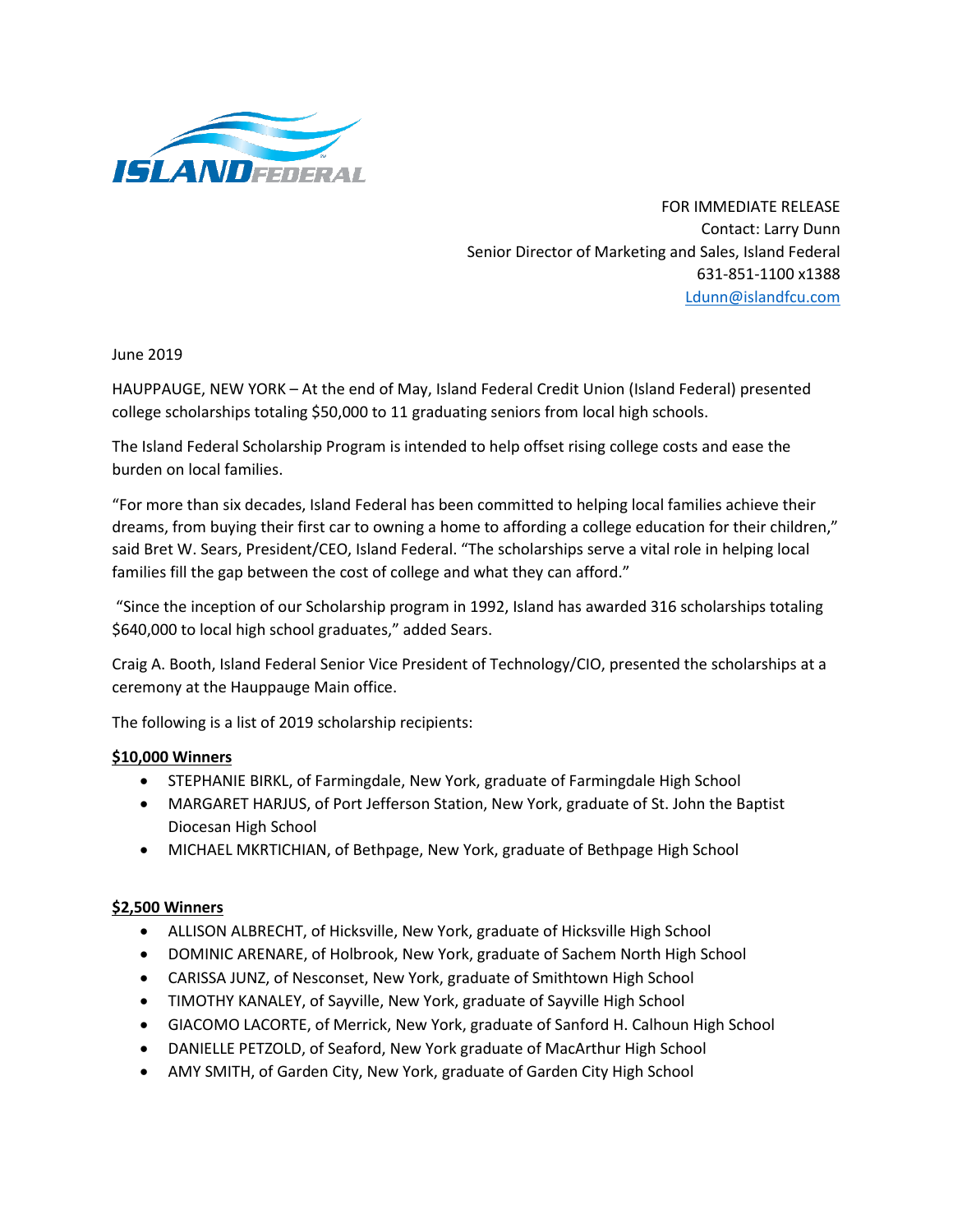• MIKAELA WALSH, of East Patchogue, New York, graduate of St. John the Baptist Diocesan High School

The winners of the Island Federal Scholarships are chosen through a random drawing. The Scholarship program is open to high school seniors accepted in a full-time undergraduate program at the time the entry is submitted and who open an Island Federal account.

## **About Island Federal Credit Union**

Island Federal Credit Union, headquartered in Hauppauge, N.Y., is a not-for-profit, full-service financial institution, providing affordable banking products and services to Long Islanders. Founded in 1955, Island has grown to be among the top performing credit unions in New York State with \$1.5 billion in assets, serving nearly 50,000 members. Island's successful track record can be attributed to consistently delivering the best rates, no hidden fees, and exceptional service to its members. When banking at Island, members have access to a complete menu of loan and deposit products, including: Simply Free Checking accounts, Certificate accounts, IRAs, Auto loans, Mortgage, Home Equity loans and lines, a Credit Mastercard® and Student Choice College loans. For anytime access, Island offers free 24/7/365 customer service, online banking, bill payer, and mobile banking services. In 2014, Island announced a 10-year, multi-faceted partnership with Stony Brook University that included naming rights of the Island Federal Credit Union Arena, sponsorship of the Stony Brook Film Festival, support of the Long Island State Veterans Home and Stony Brook Children's Hospital as well as providing two branches and more than 14 ATMs on the Stony Brook University campus. In 2018, Island Federal merged with Bay Ridge Federal Credit Union, adding a branch in Brooklyn. In addition to the Stony Brook University and Brooklyn locations, Island operates seven full-service branches located on Long Island, in Bellmore, Hauppauge, Hicksville, Massapequa, Riverhead, Sayville, and Selden. Island members can also access their Island accounts at more than 5,600 shared credit union branches throughout the country, and over 75,000 surcharge-free ATM networks worldwide. For more information about Island, stop by any branch, visit their website, islandfcu.com, or call (631) 851-1100

-0-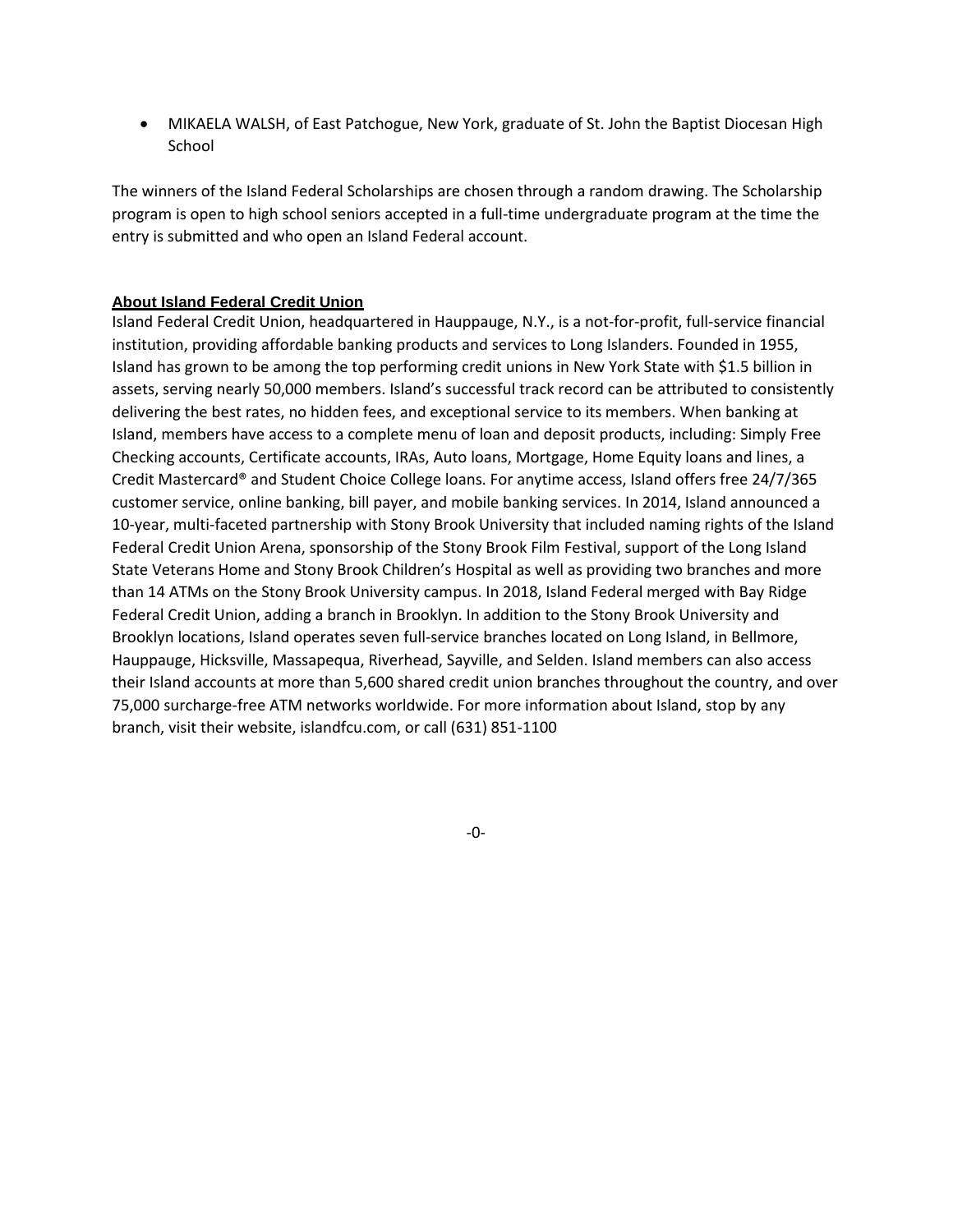

Pictured left to right: Dominic Arenare; Danielle Petzold; Stephanie Birkl, Island Federal SVP of IT/CIO Craig A. Booth; Margaret Harjus; Allison Albrecht; and Carissa Junz. (Not pictured: Michael Mkrtichian, Timothy Kanaley, Amy Smith and Mikaela Walsh).